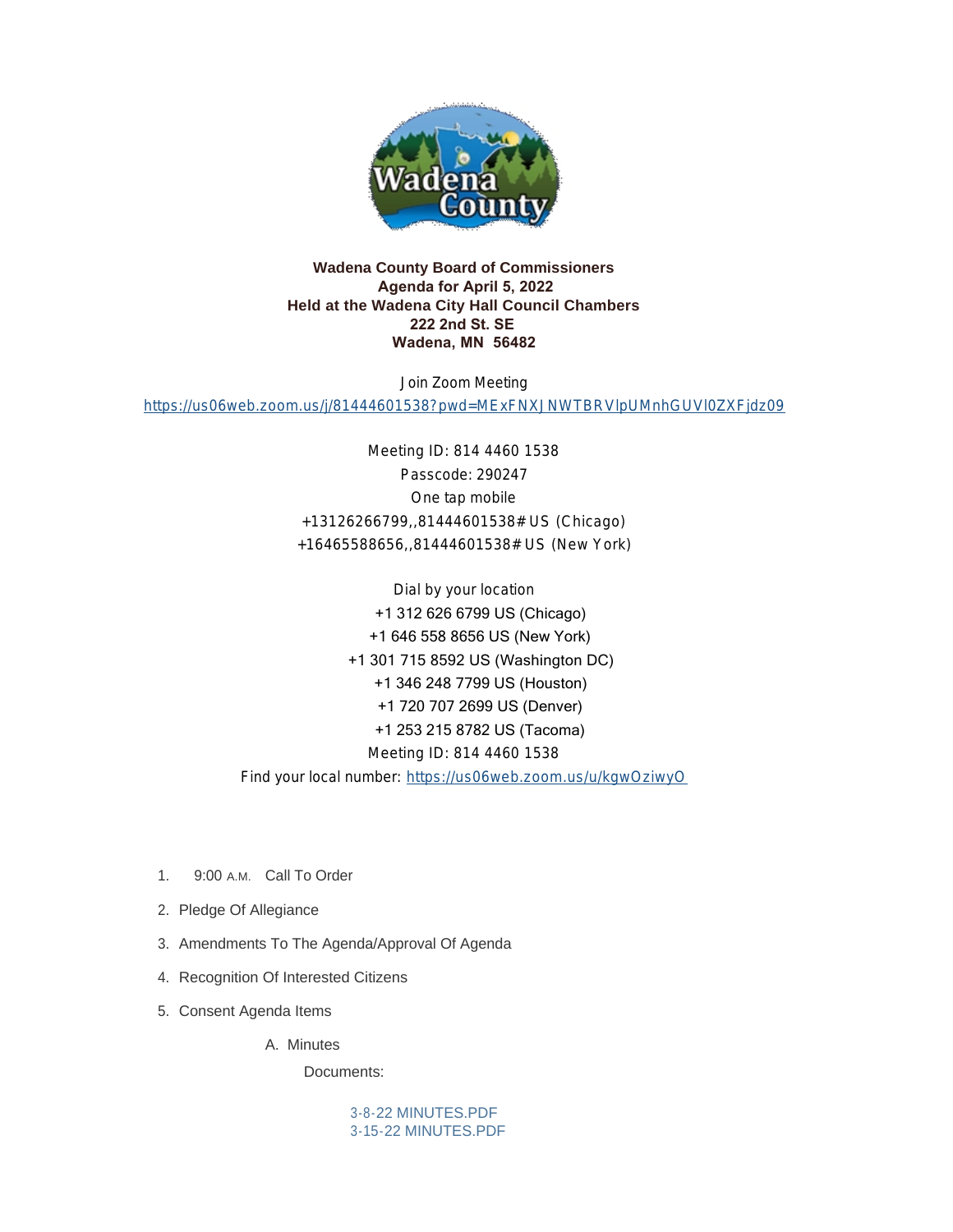Warrants B.

Documents:

[AUDITOR WARRANT APPROVAL 4-5-2022.XLSX](http://mn-wadenacounty.civicplus.com/AgendaCenter/ViewFile/Item/4931?fileID=7195) WARRANT REGISTER 3-11-22 PDF [WARRANT REGISTER 3-18-22.PDF](http://mn-wadenacounty.civicplus.com/AgendaCenter/ViewFile/Item/4931?fileID=7197) [WARRANT REGISTER 3-25-22.PDF](http://mn-wadenacounty.civicplus.com/AgendaCenter/ViewFile/Item/4931?fileID=7198) [EFT VOUCHER FOR APPROVAL 3-11-22.PDF](http://mn-wadenacounty.civicplus.com/AgendaCenter/ViewFile/Item/4931?fileID=7199) [EFT VOUCHER FOR APPROVAL 3-18-22.PDF](http://mn-wadenacounty.civicplus.com/AgendaCenter/ViewFile/Item/4931?fileID=7200) [EFT VOUCHER FOR APPROVAL 3-25-22.PDF](http://mn-wadenacounty.civicplus.com/AgendaCenter/ViewFile/Item/4931?fileID=7201)

C. Human Service Warrants

Documents:

#### [HUMAN SERVICES WARRANTS.PDF](http://mn-wadenacounty.civicplus.com/AgendaCenter/ViewFile/Item/4927?fileID=7191)

D. Aldrich Lions Donation

Documents:

#### [ALDRICH LIONS DONATION.PDF](http://mn-wadenacounty.civicplus.com/AgendaCenter/ViewFile/Item/4837?fileID=7167)

E. England Prairie Pioneer Club, Inc. Gambling Permit For Bingo And A Raffle To Be Held On August 27-28, 2022

Documents:

[ENGLAND PRAIRIE PIONEER CLUB, INC. GAMBLING](http://mn-wadenacounty.civicplus.com/AgendaCenter/ViewFile/Item/4836?fileID=7166)  PERMIT.PDF

F. Renewal Of The Liquor License For John And Sharon Long DBA Wahoo Valley Bar And Grill

Documents:

### [RENEWAL OF LIQUOR LICENSE FOR JOHN AND SHARON](http://mn-wadenacounty.civicplus.com/AgendaCenter/ViewFile/Item/4835?fileID=7165)  LONG DBA WAHOO VALLEY BAR AND GRILL.PDF

G. Truancy Mediation Interventionist 2022

Documents:

#### [TRUANCY MEDIATION INTERVENTIONIST 2022.PDF](http://mn-wadenacounty.civicplus.com/AgendaCenter/ViewFile/Item/4928?fileID=7192)

H. Material And Labor Donation To Cottingham Park Documents:

> [MATERIAL AND LABOR DONATION TO COTTINGHAM](http://mn-wadenacounty.civicplus.com/AgendaCenter/ViewFile/Item/4936?fileID=7207)  PARK.PDF

I. Notification Of Hire April 2022

Documents:

# [NOTIFICATION OF HIRE APRIL 2022.PDF](http://mn-wadenacounty.civicplus.com/AgendaCenter/ViewFile/Item/4941?fileID=7212)

6. Regular Agenda Items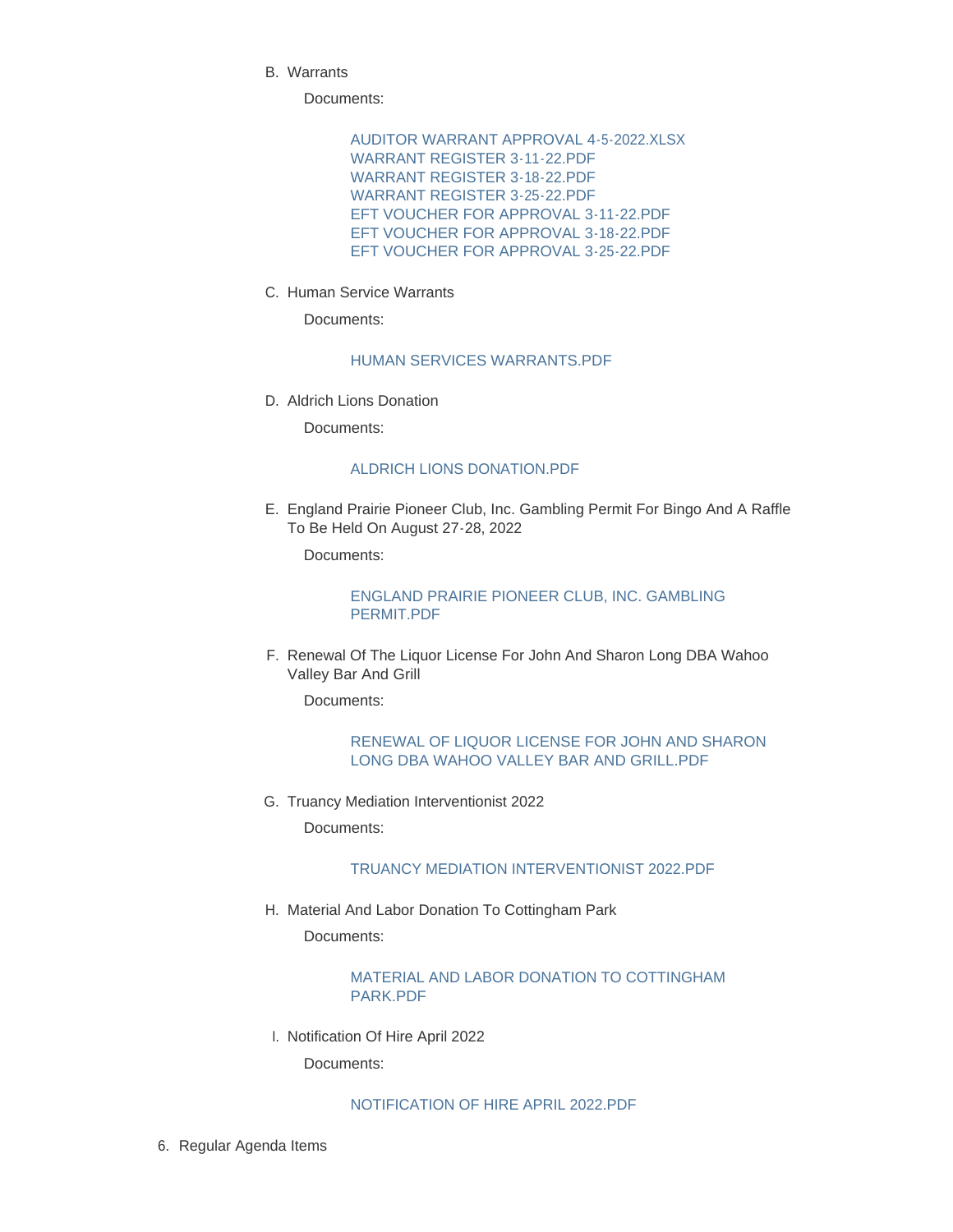7. 16th Year Annual Report And 4 Year County Veterans Service Officer Appointment Documents:

#### [16TH YEAR ANNUAL REPORT AND 4 YEAR CVSO APPOINTMENT.PDF](http://mn-wadenacounty.civicplus.com/AgendaCenter/ViewFile/Item/4929?fileID=7193)

8. Approval Of 2022 To 2024 LELS Licensed Labor Contract Documents:

## [APPROVAL OF 2022 TO 2024 LELS LICENSED LABOR CONTRACT.PDF](http://mn-wadenacounty.civicplus.com/AgendaCenter/ViewFile/Item/4940?fileID=7211)

9. DDA Classification System

Documents:

## [DDA CLASSIFICATION SYSTEM.PDF](http://mn-wadenacounty.civicplus.com/AgendaCenter/ViewFile/Item/4937?fileID=7209)

2022 To 2024 Non Union Compensation 10.

Documents:

### [2022 TO 2024 NON UNION COMPENSATION.PDF](http://mn-wadenacounty.civicplus.com/AgendaCenter/ViewFile/Item/4938?fileID=7210)

11. Sheriff's Office To Remove Three Vehicles From Its Fleet And Sell At The 2022 Verndale Firemen's Auction

Documents:

## [SHERIFF OFFICE SELLING 3 VEHICLES AT THE VERNDALE FIREMENS](http://mn-wadenacounty.civicplus.com/AgendaCenter/ViewFile/Item/4930?fileID=7208)  AUCTION.PDF

- 12. 10:00 A.M. Break
- 13. Technology Conference Room And Mail Room Documents:

# [TECHNOLOGY CONFERENCE ROOM AND MAIL ROOM.PDF](http://mn-wadenacounty.civicplus.com/AgendaCenter/ViewFile/Item/4935?fileID=7206)

14. Proposal For Survey And Sampling Services Documents:

# [PROPOSAL FOR SURVEY AND SAMPLING SERVICES.PDF](http://mn-wadenacounty.civicplus.com/AgendaCenter/ViewFile/Item/4932?fileID=7204)

15. Proposal For Hydrogeological Services Documents:

# [PROPOSAL FOR HYDROGEOLOGICAL SERVICES.PDF](http://mn-wadenacounty.civicplus.com/AgendaCenter/ViewFile/Item/4934?fileID=7205)

- 16. County Coordinator Report
- 17. Commissioner/Committee Reports
- 18. Closed Session For Negotiation Strategy

Documents: